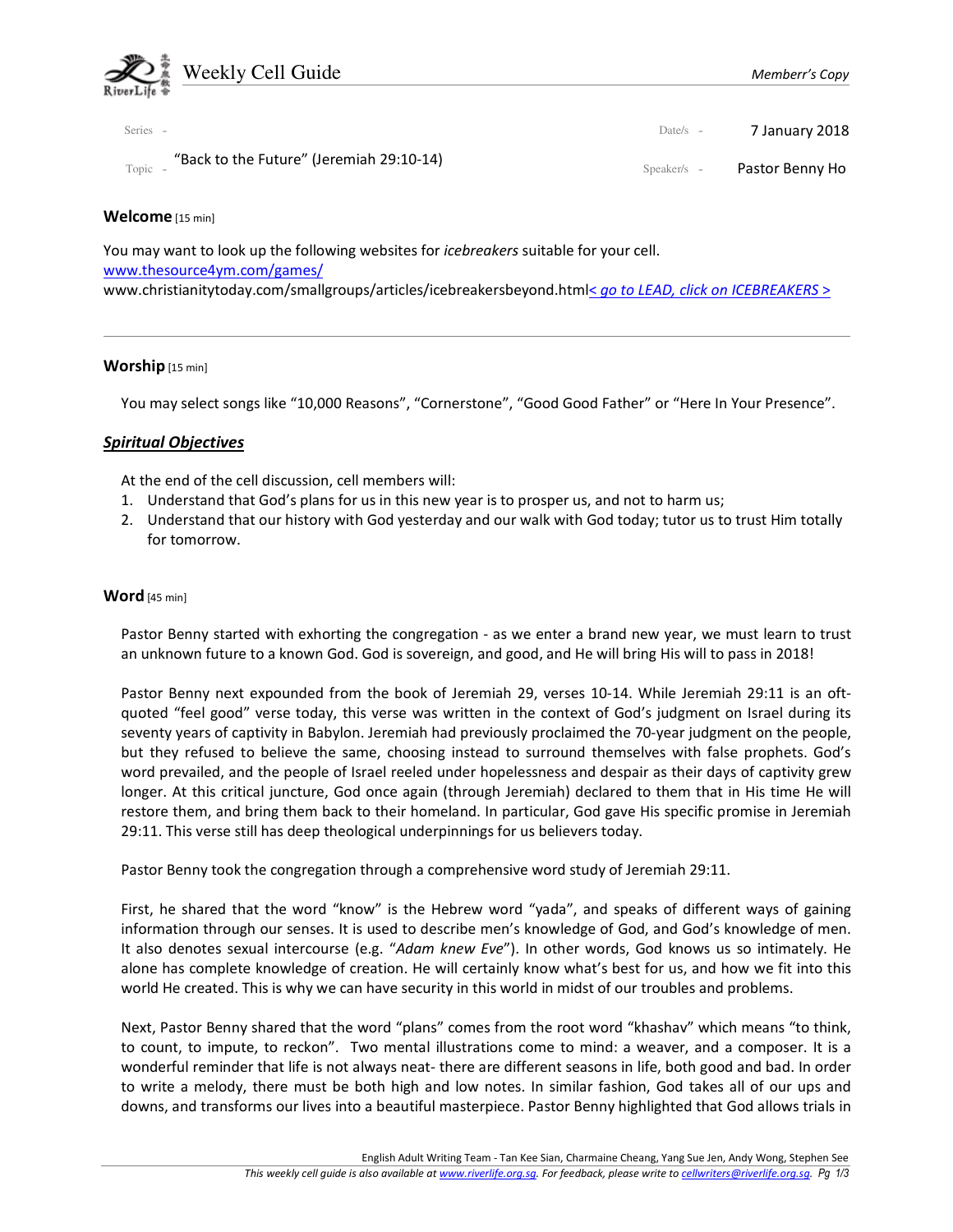

our lives, not to smite us, but to refine us and draw us close to Him. Christlikeness is the end-goal of our discipleship journey!

Pastor Benny then taught that the word "prosper" is "shalom". This word goes beyond "peace" to include "completeness in number, safety and soundness in health, wholeness in being, prosperity and total wellbeing". He also shared that the phrase "not to harm you" can literally be translated as "and not of evil". The word for "evil" is "rah" which means "rotten, spoilt or good for nothing". Pastor Benny highlighted that God has new things for each of us to discover in 2018; things which would prosper us and not harm us. These new things are only found within the context of a relationship with God. He alone provides all other aspects of completeness. The essence of good in rooted in the Person of God, and the essence of evil is rooted in the Absence of God.

The final part of this promise is that God's plans are to give us "hope and a future" or a "future with hope". The KJV translates this as "an expected end". The word "expected" is the Hebrew word "tikva" which means "expectation or hope". The NIV translated it as "future". Pastor Benny shared that this is the Hebrew word "akhareth" which comes from the root word "akhar" which ironically means "posterity, afterward, backwards or after part". He concluded that our history with God yesterday and our walk with God today, tutor us to trust Him totally for tomorrow.

Let us enter 2018 with hope!

#### Discussion Questions

(Q1 & Q2 – 10min, focus on Q3 & Q4 – 35min)

- 1. Pastor Benny concluded the sermon by saying that "our history with God yesterday and our walk with God today tutor us to trust Him totally for tomorrow!" Reflecting on the year 2017, share with the Cell on thanksgiving items that show God's faithfulness.
- 2. Pastor Benny shared his observation that people generally fall within one of two categories when dealing with trials and uncertainties. One group struggle to use their human logic to figure out the reason behind, frequently misunderstanding God in the process, while the other group resigns to fatalism and adopt a "whatever will be, will be" mentality.

Reflect on your attitude when low points arise in our lives. Which perspectives do we default to? What attitude should we have instead?

3. Pastor Benny taught that the Hebrew root word for "future" is "akhareth". It carries the rich imagery of a person rowing ahead with his back to the future, facing his past. Pastor Benny also drew a modernday analogy to a crew competing in a boat race regatta. As the crew pulls the oars, they are unable to see where they are going. Instead, they take complete direction from the coxswain. The coxswain sits in the stern of the boat facing the crew, and he is the only person who is not facing backwards. He makes tactical decisions, diagnoses and solves problems. He is the coach aboard the boat.

In similar fashion, Jesus is the Christian's coxswain. His hand is on the rudder of our lives.

Take some time to reflect on our attitudes of dependence on Him today. Are we trying to be the captain of our ships, the master of our fates? Or do we allow Jesus to direct and guide us where He